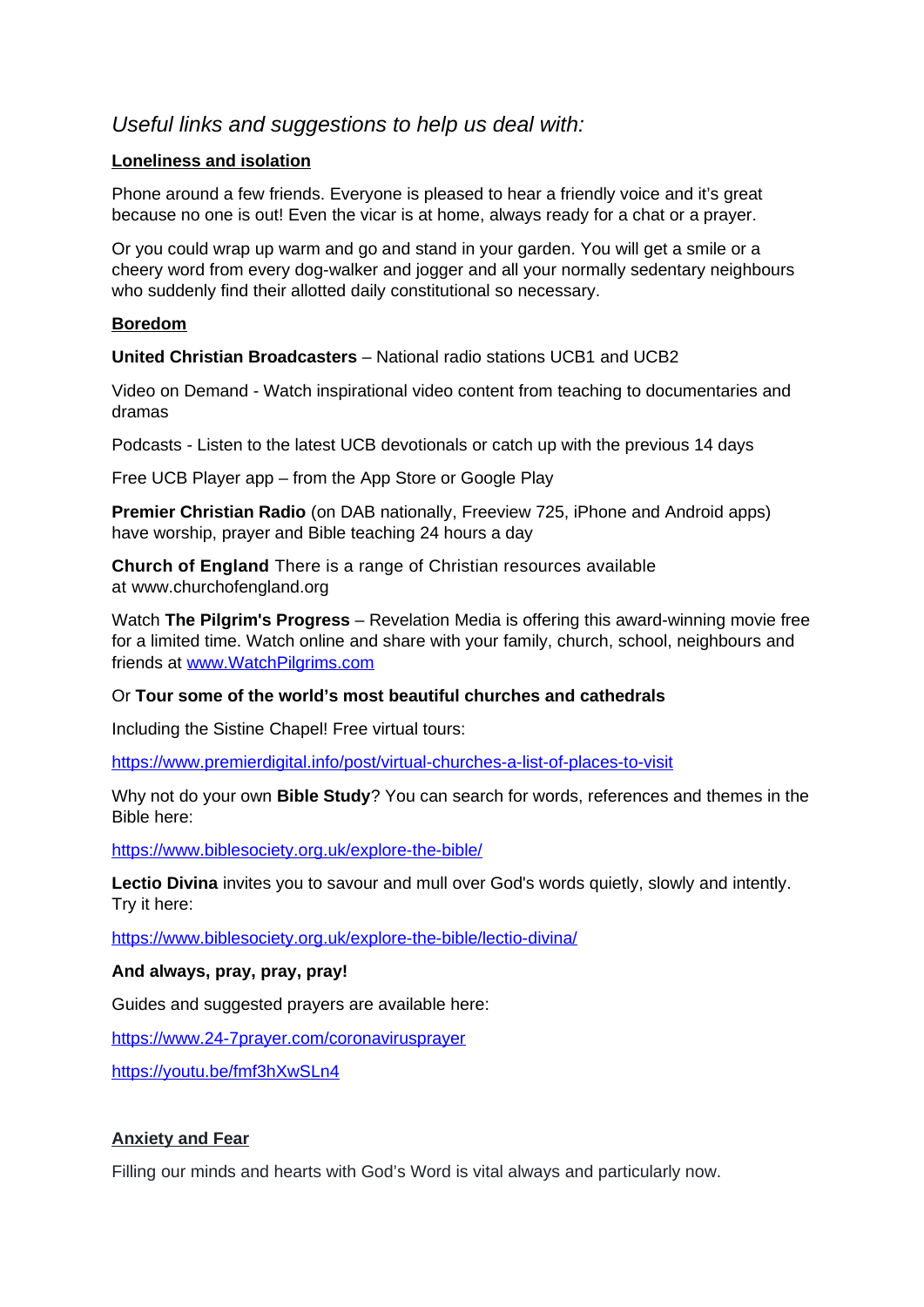Nourishing our spirits properly enables us to centre our lives on Jesus and draw guidance and reassurance from his Holy Spirit.

There are many Daily Reading notes available or you can connect with the Bible online at:

<https://www.biblesociety.org.uk/explore-the-bible/lyfe/daily-lyfe/>

**biblegateway.com** has a vast range of Bible translations and study resources as well as devotionals from popular writers like Max Lucado and a specially written COVID-19 14-day Bible reading plan.

**Breath Prayer** has been practiced in the church for millennia. It is a form of contemplative prayer linked to the rhythms of breathing which is focused on being with God and awakening to his presence in all things. Read more and try it here:

[https://www.christianitytoday.com/women-leaders/2018/february/take-time-for-breath](https://www.christianitytoday.com/women-leaders/2018/february/take-time-for-breath-prayer.html?paging=off)[prayer.html?paging=off](https://www.christianitytoday.com/women-leaders/2018/february/take-time-for-breath-prayer.html?paging=off)

**Christian Meditation** - Several members of our churches find the Soultime app very helpful. It is available from Soultime.com

## **Daily Reflections supporting Good Mental Health**

[https://www.churchofengland.org/faith-action/mental-health-resources/](https://www.churchofengland.org/faith-action/mental-health-resources/supporting-good-mental-health/) [supporting-good-mental-health/](https://www.churchofengland.org/faith-action/mental-health-resources/supporting-good-mental-health/)

## **Questions**

Wondering what God is doing in the midst of the Coronavirus pandemic is perfectly natural. He welcomes our questions as long as we are prepared to listen to his answers.

Several reputable Bible teachers are wrestling with the Biblical interpretation of the world situation and how God is working out his good purposes through it.

You can read some of their conclusions here. If you find anything particularly helpful, don't forget to share it with family and friends.

#### **Where is God in a Coronavirus World?**

New book by Professor John Lennox. Chapter one can be downloaded free and book can be pre-ordered from TheGoodBook.co.uk

# **COVID-19 and God**

<https://answersingenesis.org/is-god-real/covid19-and-god/>

#### **Does Isaiah 26:20 Mean the Quarantine Is Due to God's Wrath?**

<https://www.crosswalk.com/faith/spiritual-life/is-isaiah-2620-about-a-quarantine.html>

#### **What does Psalm 91 really say about the coronavirus?**

[https://www.biblesociety.org.uk/explore-the-bible/bible-articles/what-does-psalm-91-really](https://www.biblesociety.org.uk/explore-the-bible/bible-articles/what-does-psalm-91-really-say-about-the-coronavirus/)[say-about-the-coronavirus/](https://www.biblesociety.org.uk/explore-the-bible/bible-articles/what-does-psalm-91-really-say-about-the-coronavirus/)

#### **Eleven reminders the coronavirus crisis gives us**

[https://answersingenesis.org/coronavirus/2020/03/27/covid19s-impact-on-aig-and-biblical](https://answersingenesis.org/coronavirus/2020/03/27/covid19s-impact-on-aig-and-biblical-response-by-ken-ham/)[response-by-ken-ham/](https://answersingenesis.org/coronavirus/2020/03/27/covid19s-impact-on-aig-and-biblical-response-by-ken-ham/)